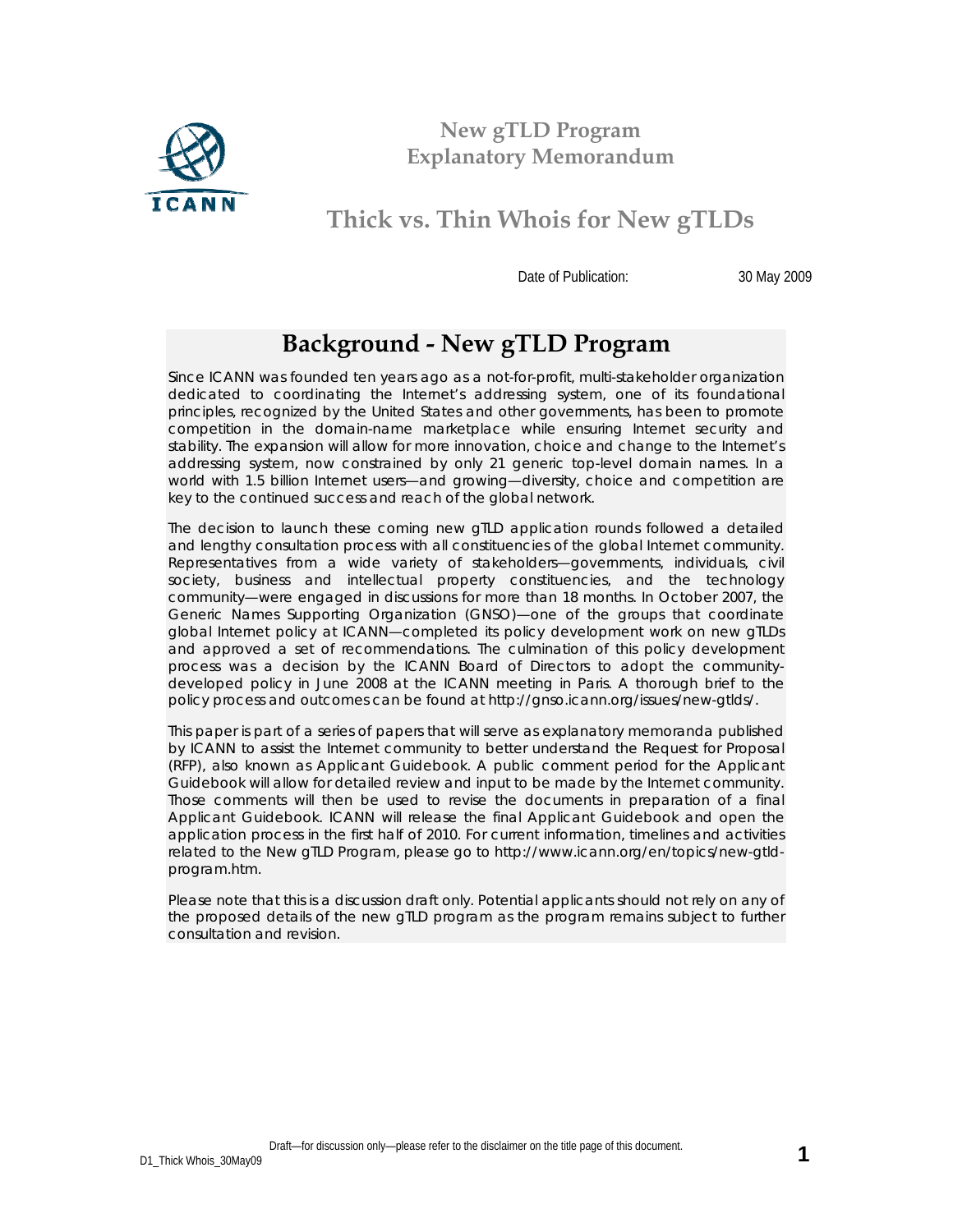## **Summary of Key Points in this Paper**

- ICANN seeks comment on a proposal to modify the Whois specification in the new gTLD registry agreement to require all registries to offer "thick" Whois.
- A large number of commenters and the IRT recommended the change, and there would be stability benefits that could accrue to registrants.
- ICANN's community-developed "Procedure For Handling Whois Conflicts with Privacy Law" could resolve any potential inconsistencies with local legal requirements concerning data privacy.

The following is a summary of the factors that have led staff to recommend that the proposed registry agreement for new gTLDs should be modified to reflect a requirement that all registries offer "Thick" Whois service.

Providing Whois service is a central obligation of gTLD registries and registrars under contract with ICANN. Whois is a decades-old Internet protocol used to retrieve contact information associated with domain registrations (and other information services). The current specification for the protocol is documented in RFC 3912 [http://tools.ietf.org/html/rfc3](http://tools.ietf.org/html/rfc3912)912.

Whois is the subject of continuing work within ICANN's policy development process. In launching new gTLDs, ICANN's goal has been to maintain the status quo so as not to preempt or side-step the bottom-up policy development work. In all of ICANN's registry agreements entered since 2004, ICANN's approach has been to allow registries to define their own Whois output specifications.

Current gTLD registry agreements vary between thin and thick Whois outputs: com, net and jobs are thin; all other gTLD agreements – aero, asia, biz, cat, coop, info, mobi, museum, name, org, pro, tel, travel – are thick.

Defined simply, a thin Whois output includes only a minimum set of data elements sufficient to identify the sponsoring registrar, the status of the registration, and the creation and expiration dates of each registration. For example, here is a copy of the current "thin" Whois output for the registration icann.com:

Domain Name: ICANN.COM Registrar: REGISTER.COM, INC. Whois Server: whois.register.com Referral URL: http://www.register.com Name Server: A.IANA-SERVERS.NET Name Server: B.IANA-SERVERS.ORG Name Server: C.IANA-SERVERS.NET Name Server: D.IANA-SERVERS.NET Name Server: NS.ICANN.ORG Status: clientDeleteProhibited Status: clientRenewProhibited Status: clientTransferProhibited Status: clientUpdateProhibited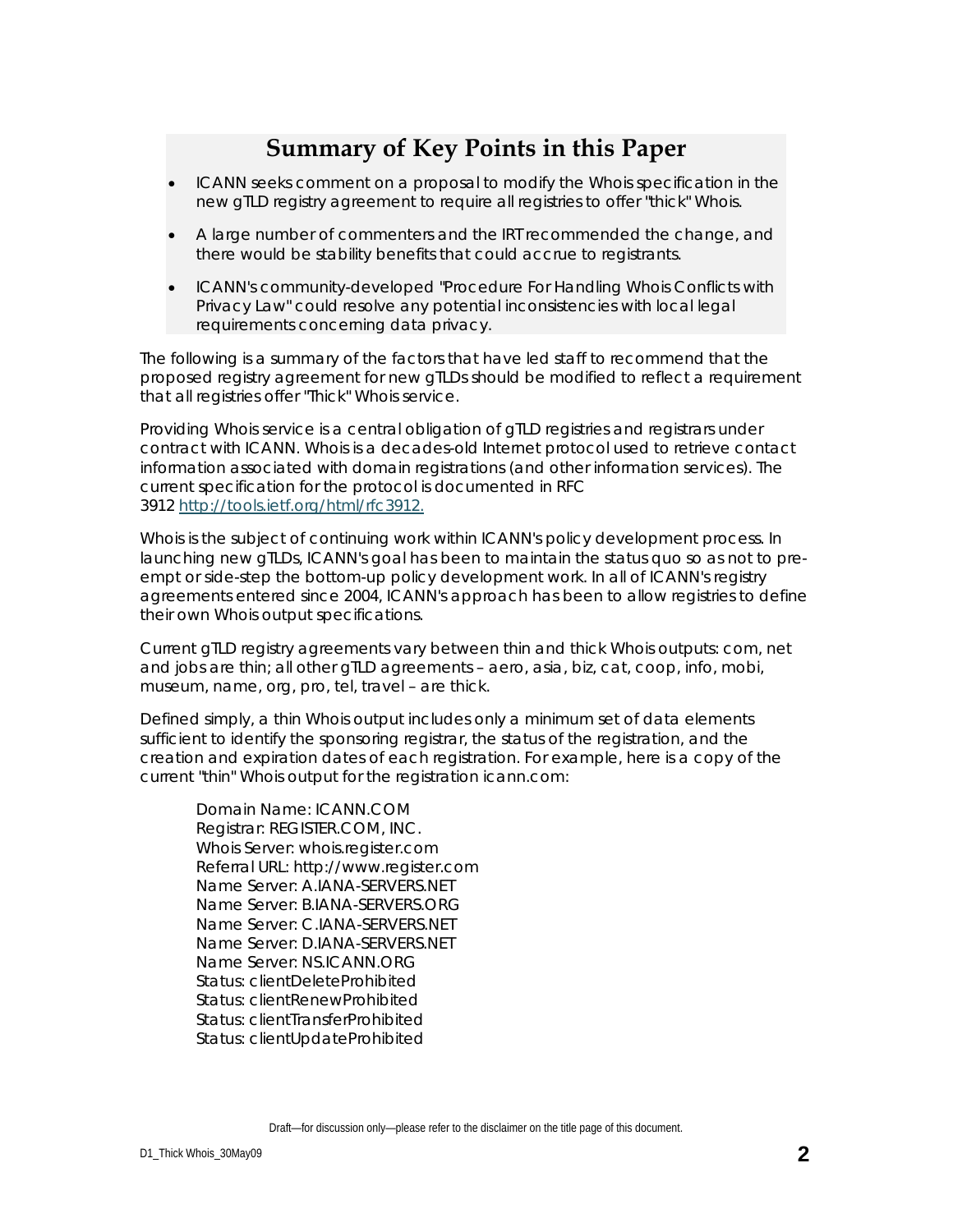Updated Date: 27-jun-2008 Creation Date: 14-sep-1998 Expiration Date: 07-dec-2013

Thick Whois output by contrast includes a broader set of data elements including contact information for the registrant and designated administrative and technical contacts. Here is an example of "thick" Whois output:

Domain ID:D2347548-LROR Domain Name:ICANN.ORG Created On:14-Sep-1998 04:00:00 UTC Last Updated On:06-Jun-2008 19:58:29 UTC Expiration Date:07-Dec-2011 17:04:26 UTC Sponsoring Registrar:Register.com Inc. (R71-LROR) Status:DELETE PROHIBITED Status:RENEW PROHIBITED Status:TRANSFER PROHIBITED Status:UPDATE PROHIBITED Registrant ID:C20080529a-RCOM Registrant Name:Roman Pelikh Registrant Organization:ICANN Registrant Street1:4676 Admiralty Way Registrant Street2:Suite 330 Registrant Street3: Registrant City:Marina del Rey Registrant State/Province:CA Registrant Postal Code:92092 Registrant Country:US Registrant Phone:+1.3103015821 Registrant Phone Ext.: Registrant FAX:+1.3108238649 Registrant FAX Ext.: Registrant Email:roman@icann.org Admin ID:C20080529a-RCOM Admin Name:Roman Pelikh Admin Organization:ICANN Admin Street1:4676 Admiralty Way Admin Street2:Suite 330 Admin Street3: Admin City:Marina del Rey Admin State/Province:CA Admin Postal Code:92092 Admin Country:US Admin Phone:+1.3103015821 Admin Phone Ext.: Admin FAX:+1.3108238649 Admin FAX Ext.: Admin Email:roman@icann.org Tech ID:C20080529b-RCOM Tech Name:Mehmet Akcin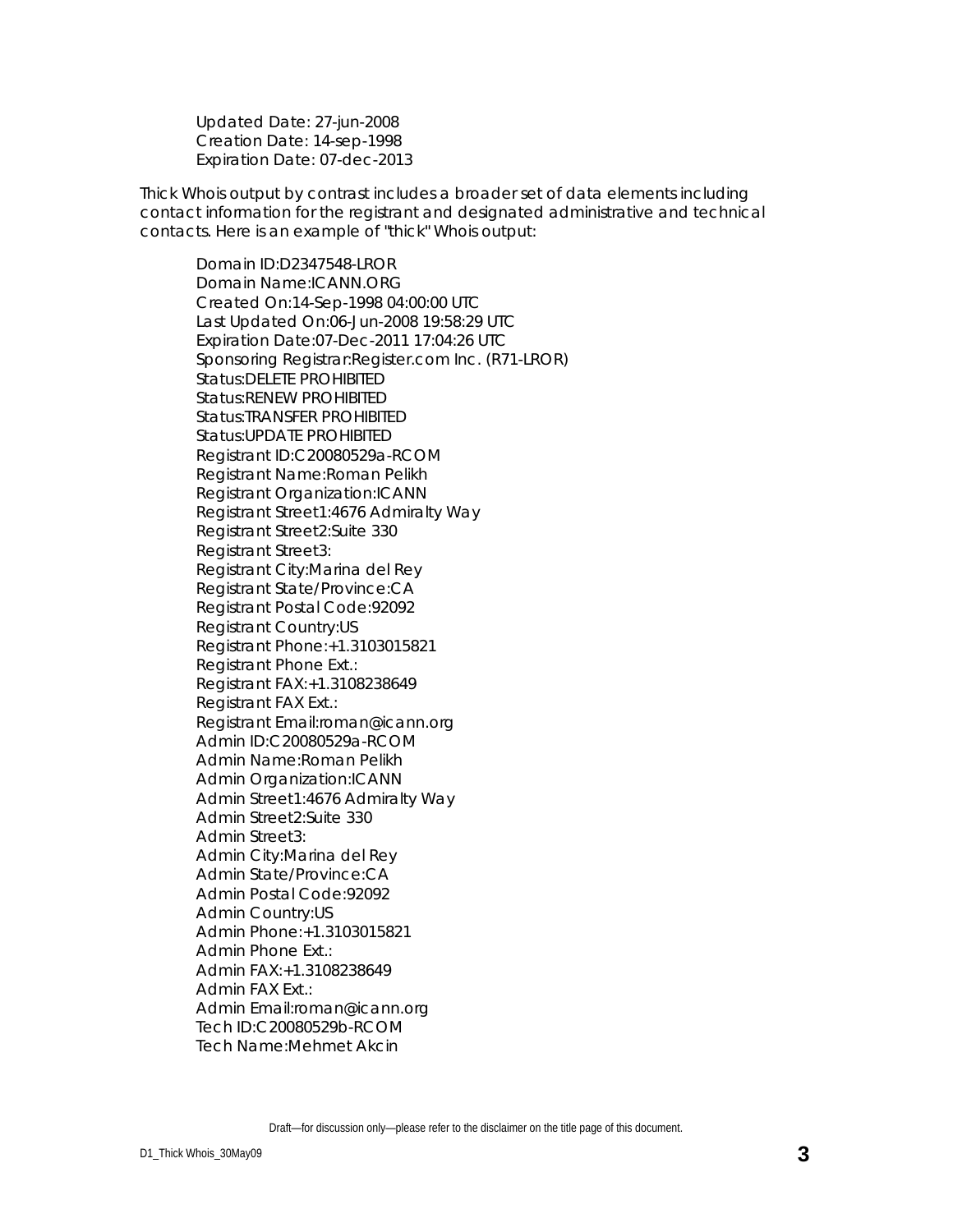Tech Organization:ICANN Tech Street1:4676 Admiralty Way Tech Street2:Suite 330 Tech Street3: Tech City:Marina del Rey Tech State/Province:CA Tech Postal Code:90292 Tech Country:US Tech Phone:+1.3103015810 Tech Phone Ext.: Tech FAX: Tech FAX Ext.: Tech Email:mehmet@icann.org Name Server:NS.ICANN.ORG Name Server:A.IANA-SERVERS.NET Name Server:C.IANA-SERVERS.NET Name Server:B.IANA-SERVERS.ORG Name Server:D.IANA-SERVERS.NET

It is important to note that, regardless of the thin or thick nature of registry Whois output for any registration, the sponsoring registrar is always required to display a "thick" set of contact data for all registrations it sponsors.

While current registry agreements have differing provisions with regards to the Whois output specification, ICANN's intent with the next round of new gTLDs has been to have the agreements as standard as possible, with minimal or no individual negotiation and variation of provisions such as a registry's Whois output specification. In an attempt to standardize on a one-size fits-all approach for new gTLDs, the first draft of the proposed new registry agreement suggested a least-common denominator approach under which all registries would have been required to be at least thin, but registries could opt on their own to collect and display more information at their discretion. This was consistent with the approach used by ICANN for at least the past five years in which registry operators have been free to suggest their own preferred Whois data output and whatever specification each registry proposed was incorporated into the that registry operator's agreement.

Registrars would continue to display detailed contact information associated with registrations, so there is no question about the total set of data elements that will be published concerning each registration, the only question is whether all of the data will be maintained/published by both the registry and the registrar, or whether the full data will be displayed by the registrar only and the registry could, if it so elected, maintain just a subset of data as in the example above.

Many commenters on the proposed registry agreement have requested a change to the agreement to mandate thick Whois for all new registries. The commenters have suggested that such a requirement would be in line with the status quo since most gTLD agreements require thick Whois output (all except com, net and jobs, as noted above). Comments have suggested substantial benefits from mandating thick instead of thin Whois, including enhanced accessibility and enhanced stability.

Critics of the proposed thick Whois mandate have raised potential privacy concerns as a

Draft—for discussion only—please refer to the disclaimer on the title page of this document.